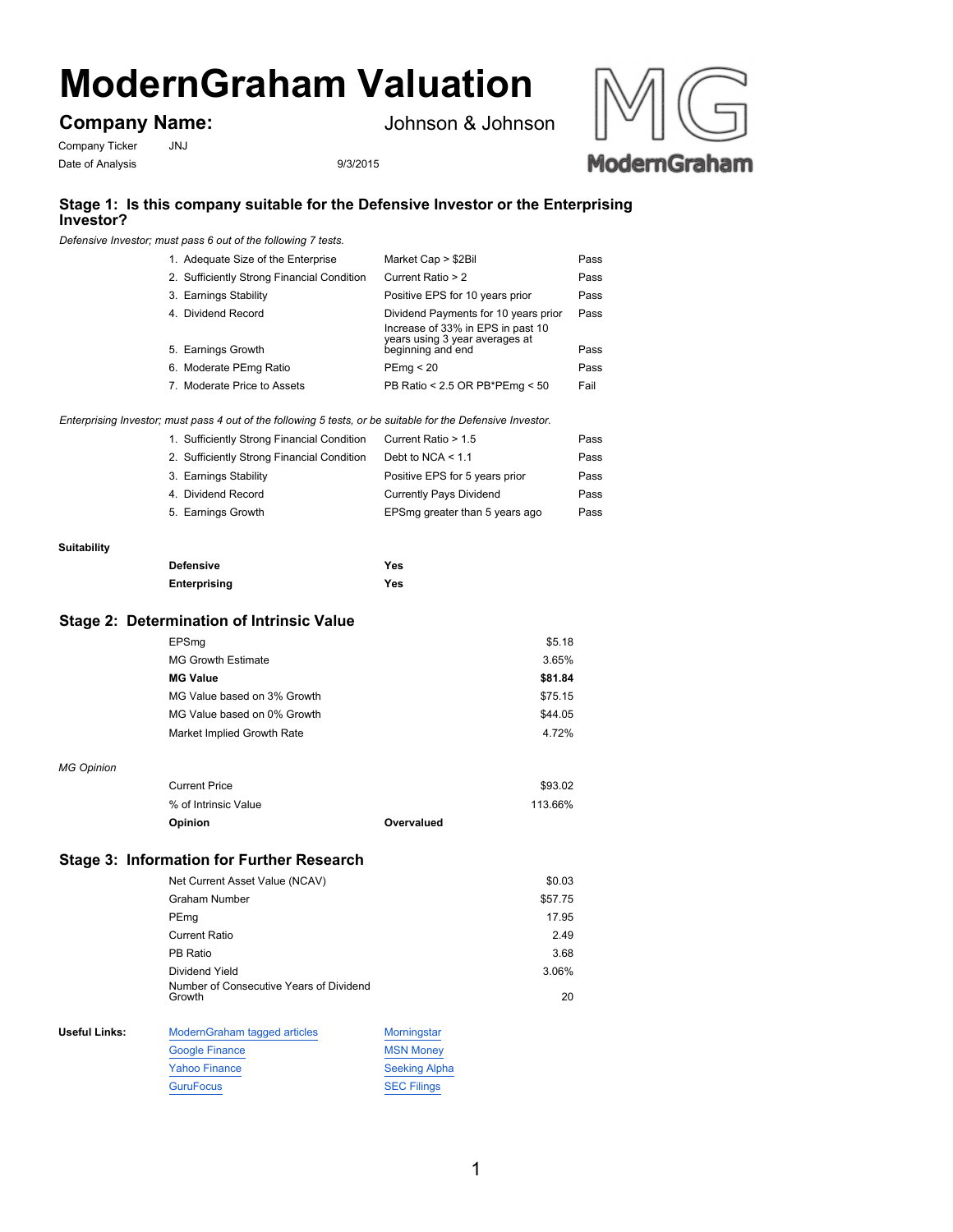| <b>EPS History</b>                  | <b>EPSmg History</b>                                 |
|-------------------------------------|------------------------------------------------------|
| <b>Next Fiscal Year</b><br>Estimate | \$5.86 Next Fiscal Year Estimate<br>\$5.18           |
| Dec14                               | \$5.70 Dec14<br>\$4.74                               |
| Dec13                               | \$4.81 Dec13<br>\$4.26                               |
| Dec12                               | \$3.86 Dec12<br>\$4.06                               |
| Dec11                               | \$4.17<br>\$3.49 Dec11                               |
| Dec10                               | \$4.78 Dec10<br>\$4.41                               |
| Dec09                               | \$4.40 Dec09<br>\$4.13                               |
| Dec08                               | \$4.57 Dec08<br>\$3.87                               |
| Dec07                               | \$3.39<br>\$3.63 Dec07                               |
| Dec <sub>06</sub>                   | \$3.73 Dec06<br>\$3.13                               |
| Dec <sub>05</sub>                   | \$2.72<br>$$3.35 $ Dec05                             |
| Dec04                               | \$2.74 Dec04<br>\$2.31                               |
| Dec <sub>03</sub>                   | \$2.29 Dec03<br>\$2.01                               |
| Dec <sub>02</sub>                   | \$1.79<br>\$2.16 Dec02                               |
| Dec01                               | \$1.84 Dec01<br>\$1.54                               |
| Dec00                               | \$1.61 Dec00<br>\$1.35                               |
| Dec99                               | \$1.39 Dec99<br>\$1.19                               |
| Dec98                               | \$1.06 Balance Sheet Information<br>Jun15            |
| Dec97                               | \$1.21 Total Current Assets<br>\$61,001,000,000      |
| Dec96                               | \$1.09 Total Current Liabilities<br>\$24,512,000,000 |
| Dec95                               | \$0.93 Long-Term Debt<br>\$14,085,000,000            |
|                                     | \$132,036,000,000<br><b>Total Assets</b>             |
|                                     | \$48,510,000,000<br>Intangible Assets                |
|                                     | \$60,905,000,000<br><b>Total Liabilities</b>         |



Disclaimer:

This valuation is not investment advice. Anyone who is considering making an investment decision should speak to a registered investment advisor.

The author did not hold a position in any company mentioned in this article at the time of publication and had no intention of changing those holdings within the next 72 hours.